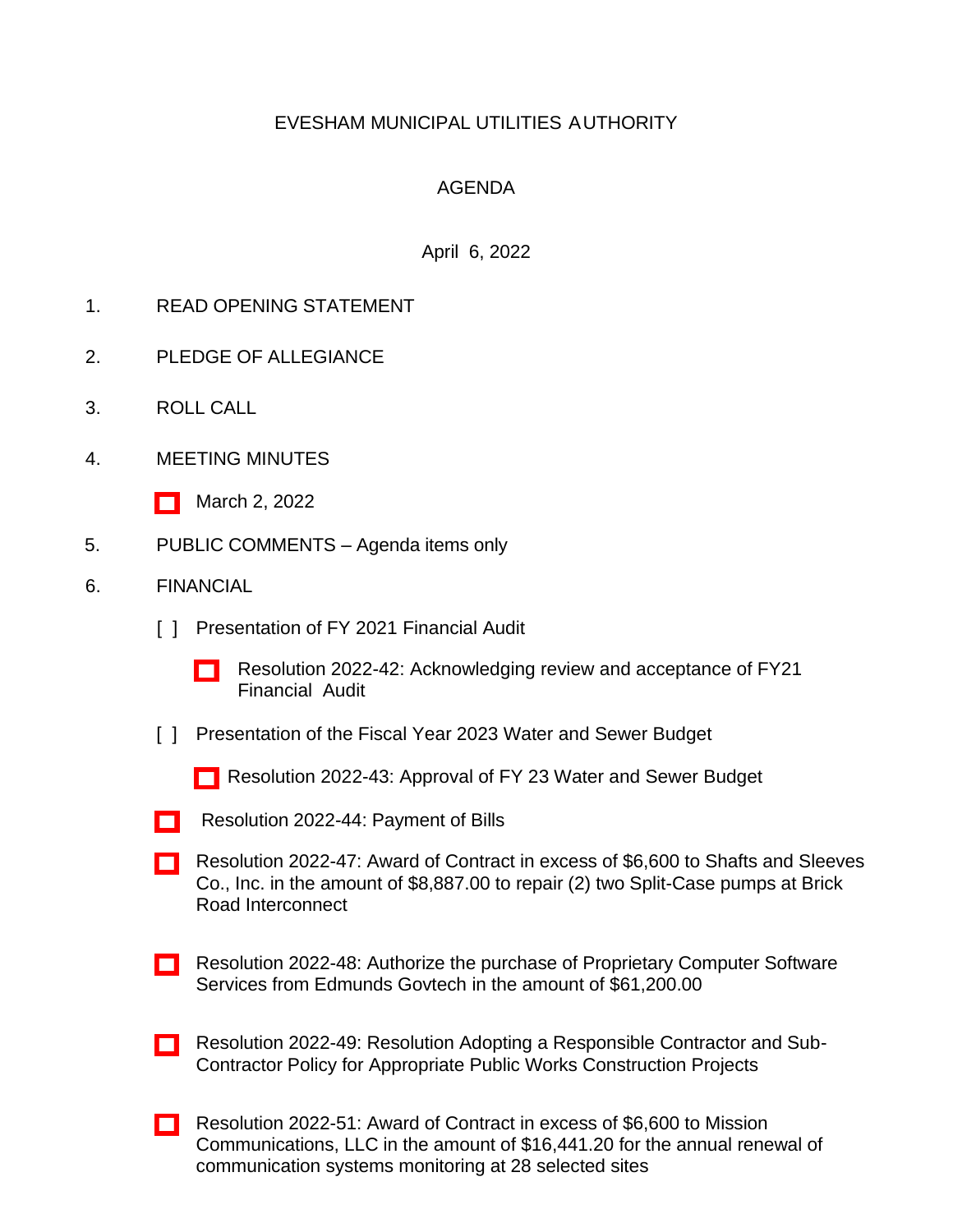- [\[ \]](http://www.eveshammua.com/wp-content/uploads/2022/04/Resolution-2022-52-Golden-Equipment-Co-revised.pdf) Resolution 2022-52: Award of Contract in excess of \$6,600 to Golden Equipment Company in the amount of \$10,818.00 for the replacement of Jetter and Hydro Excavation nozzles
- 7. EXECUTIVE DIRECTOR'S REPORT
	- [ ] Potential Violations

### 8. ENGINEER'S REPORT

- [ ] Review of Engineer's Status Report
- [ ] Update: South Side Water Storage Tank
- [ ] Update: Route 70 Water Main
- [ ] Update: Route 70 Sewer Main & North Cropwell Sewer Siphon
	- [\[ \]](http://www.eveshammua.com/wp-content/uploads/2022/04/Resolution-2022-46-Insituform-Technologies-revised.pdf) Resolution 2022-46: Award of contract in excess of \$44,000 to Insituform Technologies in the amount of \$359,140.00 for Route 70 Sewer Main & North Cropwell Sewer Siphon
- [ ] Update: Elmwood WWTP Filter Replacement
- [ ] Update: Elmwood WWTP Resiliency Improvements
- [ ] Update: Heritage Village (Phase 2) Water Main Replacement
	- [\[ \]](http://www.eveshammua.com/wp-content/uploads/2022/04/Resolution-2022-50-Authorize-advertisement-for-Heritage-Village-Phase-2-revised.pdf) Resolution 2022-50: Authorizing advertisement for bids for Heritage Village (Phase 2) – Phase 2 consists of Plymouth Dr., Jefferson Ave., Bettlewood Rd., Douglas Terrace, Buckingham Rd., Sussex Rd., Bancroft Rd., Marlborough Ave. (from Knox to Caldwell) and Radnor Blvd.(from Route 70 to Caldwell)
- [ ] Update: Elmwood Storage Building
- [ ] Update: Well No. 7 Building
- [ ] Update: Kings Grant Effluent Force Main Replacement
	- [\[ \]](http://www.eveshammua.com/wp-content/uploads/2022/04/Resolution-2022-40-Coastline-Construction-revised.pdf) Resolution 2022-40: Award of contract in excess of \$44,000 to Coastline Construction Company in the amount of \$263,280.00 for Kings Grant Effluent Force Main Replacement
- [ ] Update: Well No. 6 Re-drill
	- [\[ \]](http://www.eveshammua.com/wp-content/uploads/2022/04/Resolution-2022-45-Authorize-advertisement-for-Well-No.-6-Redrill-revised.pdf) Resolution 2022-45: Authorizing advertisement for bids for Well No. 6